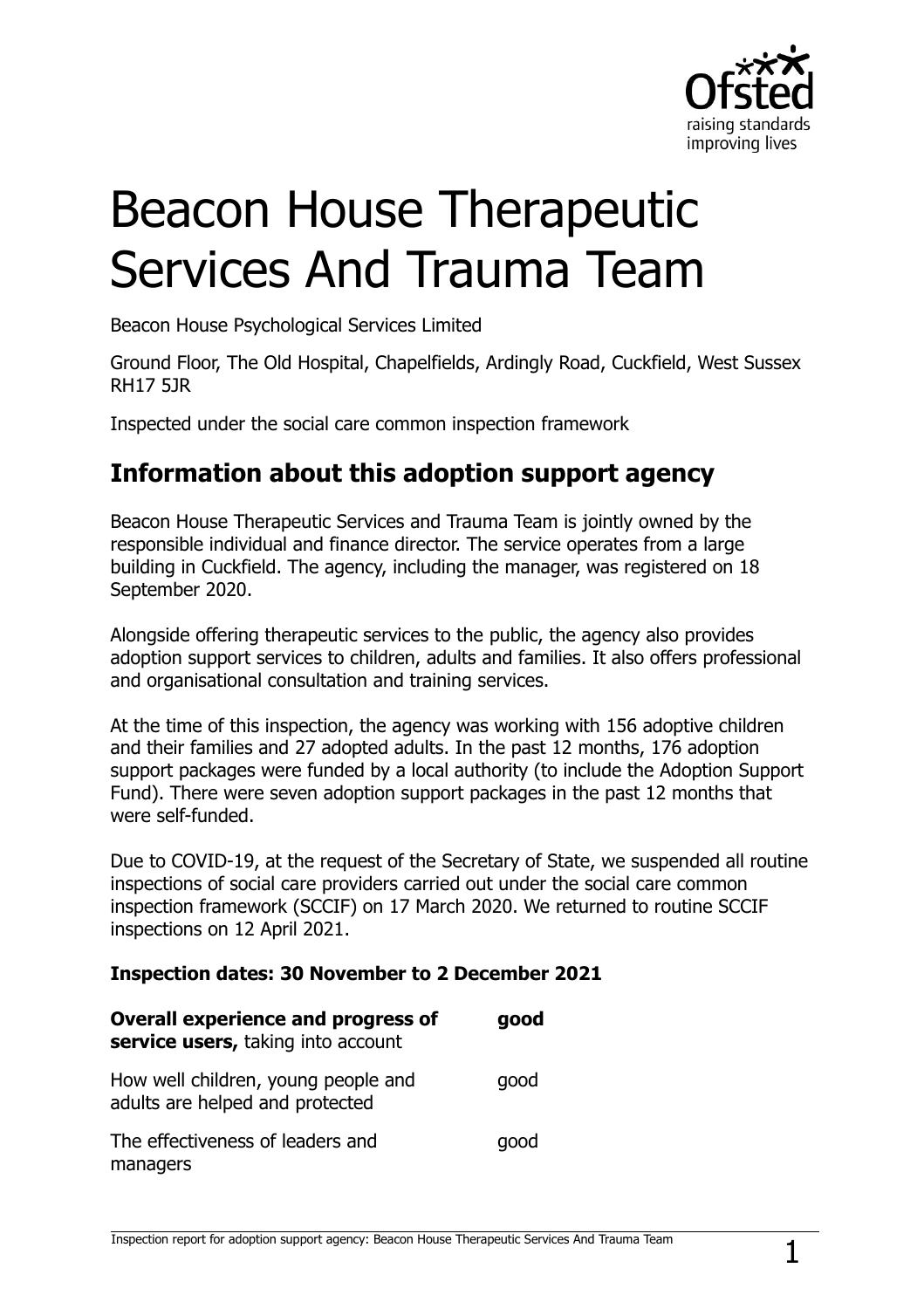

The adoption support agency provides effective services that meet the requirements for good.

**Date of last inspection:** not applicable

**Overall judgement at last inspection:** not applicable

**Enforcement action since last inspection:** not applicable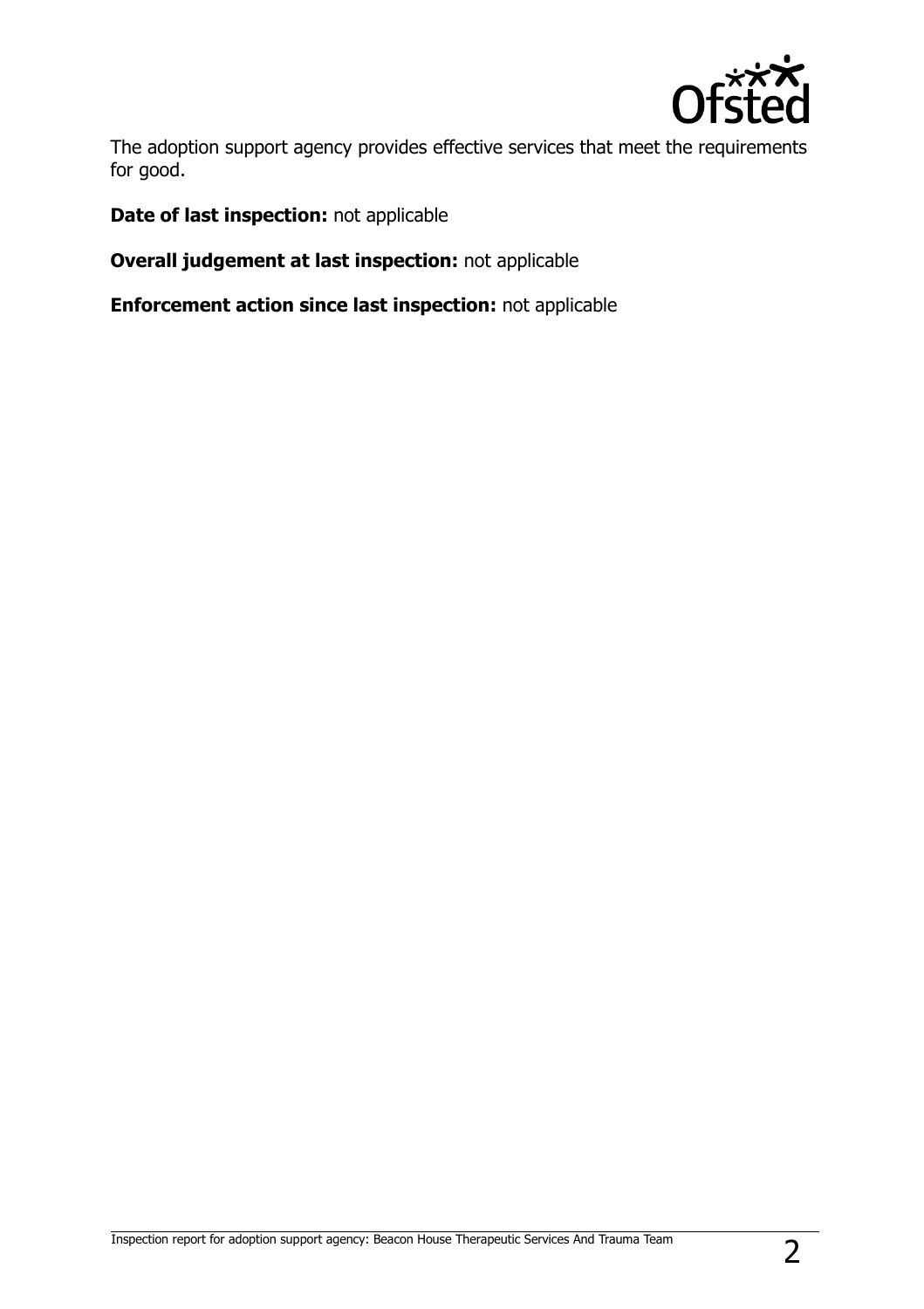

# **Inspection judgement**

#### **Overall experiences and progress of service users: good**

The agency provides very good, high-quality packages of individual support to children, families and adult service users. Overall, the support provided has had a positive impact on service users' lives, especially when considering their starting points. This work has supported significant improvements in family relationships. The work has undoubtably, in some cases, reduced the likelihood of a family breakdown.

The therapeutic support available to adopted adults, children and families covers a range of approaches. This helps individualised support packages to be developed in line with the needs of people affected by adoption. Parents said that their experience of work carried out with them and their children was overall positive. However, one parent did not have a clear understanding of the therapeutic process and felt this could have been explained more clearly.

The quality of relationships between professionals and children is good. Children's feedback is positive, and they said that they feel 'safe' and that the setting feels 'warm'. One child said, 'I feel like a person rather than a thing that they are getting paid to be there for.'

There are opportunities for people using the service to give feedback on their experiences of the work carried out with them. The feedback from commissioners is generally positive. While the COVID-19 pandemic has had an impact on the agency's ability to develop gathering children's views and those of others, the agency is committed to developing this area further.

Challenges for some children and their parents as they move into adult services have an adverse impact on their progress at that stage of their lives. The agency and relevant stakeholders recognise these difficulties and have identified this as an area to develop.

The provider's response to the COVID-19 pandemic has been good. There are robust risk assessments in place. Regular updates are provided to families and staff members. Planned therapeutic sessions continued, albeit virtual, during lockdown. While this approach did not suit all families, the agency resumed face-to-face sessions, or a hybrid approach, as soon as it could.

#### **How well children, young people and adults are helped and protected: good**

Overall, the agency offers a safe service. Children and their families know about safeguarding practices and understand how to make a complaint through the various individual guides.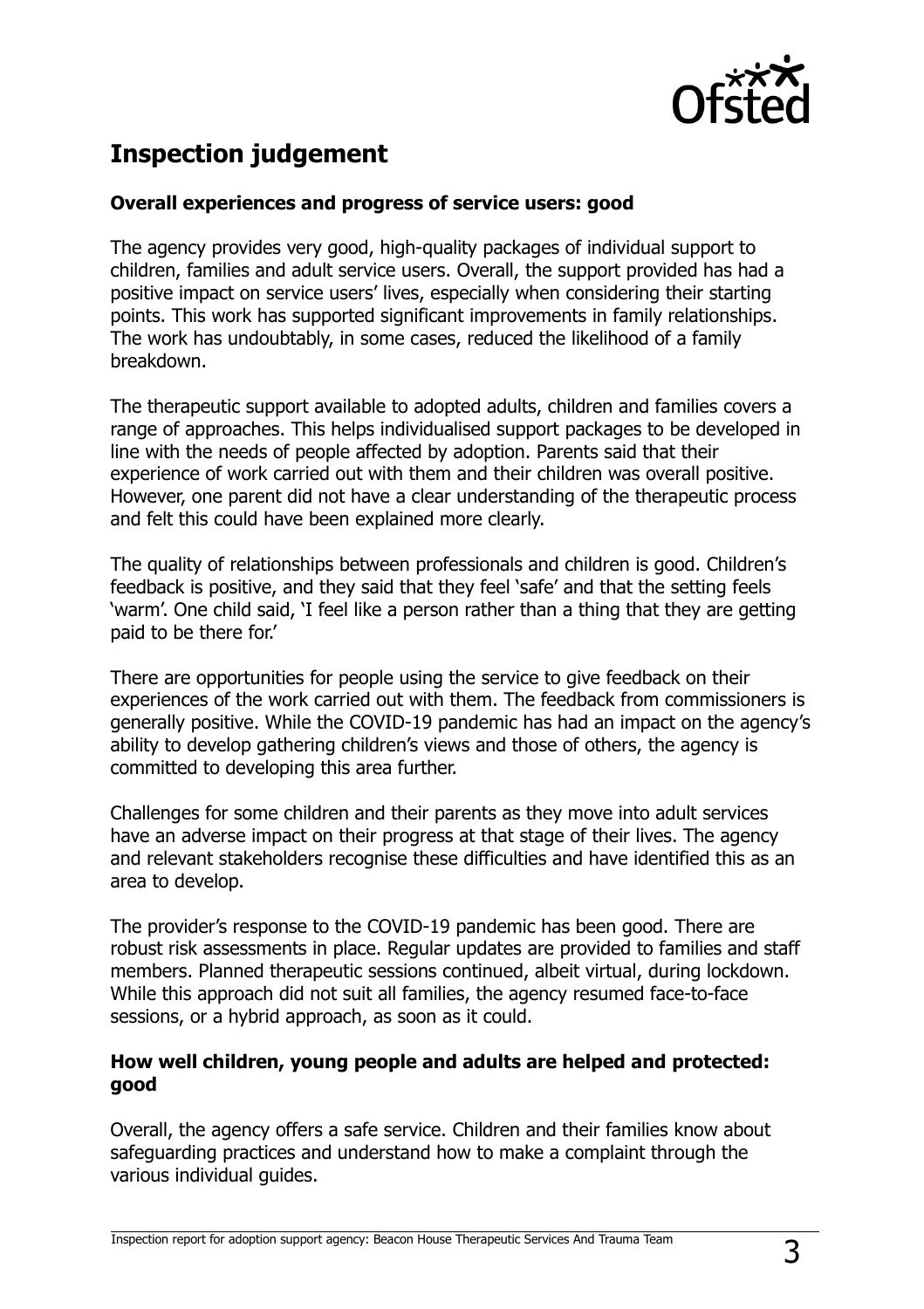

As a part of the agency preparing for its registration, the leadership took advice from specialist safeguarding organisations about their safeguarding processes. Staff say that there are now 'procedures in place' and a feeling of being 'held and safe'. However, one incident of a safeguarding concern was identified. This relates to an event that occurred prior to the agency's registration. In this example, the decision to prioritise the therapeutic relationship over a safeguarding matter was not appropriate and demonstrates staff were not clear about when and how to report safeguarding concerns.

Other, more recent, safeguarding matters that the leadership has identified have been dealt with appropriately. There is evidence of professional challenge from managers and leaders when the local authority response is not robust.

Parents and carers are prepared and supported to develop their parenting skills so that they can manage children's behaviours more effectively. This helps to minimise risks to children.

The agency is limited in how creatively it can work with children and their families when the work is funded by The Adoption Support Fund. This is due to the contractual arrangements. However, in these cases and for people self-funding, the agency works as creatively as possible. One parent said that working with the agency had been a 'guiding light'.

The building and resources within are of a high quality. Effective maintenance and safety systems ensure that a safe and nurturing environment is provided. Parents and children feel welcomed and they like coming to the agency. One child commented on how much he liked the hot chocolate given to him on arrival.

#### **The effectiveness of leaders and managers: good**

The registered manager and responsible individual are ambitious, dedicated and child-centred in their approach. They provide a nurturing, welcoming and effective service; they know their strengths and aim to build on these. They know the majority of the areas for development and have plans in place to address these.

The agency's creativity during the COVID-19 pandemic is impressive. For example, the agency opened up its online training services, offering some training at no cost to the participant. This has led to the impact of the training reaching a wide and diverse audience, which includes service users, schools, commissioners and other interested parties. More generally, the leaders and managers have worked hard throughout the pandemic to manage change effectively and have kept staff feeling appreciated and valued.

Staff are employed on a contracted basis, but are equally committed and passionate about the work that they do and feel supported in their work by the leadership team. The vast majority of staff have provided positive feedback. Staff morale is high.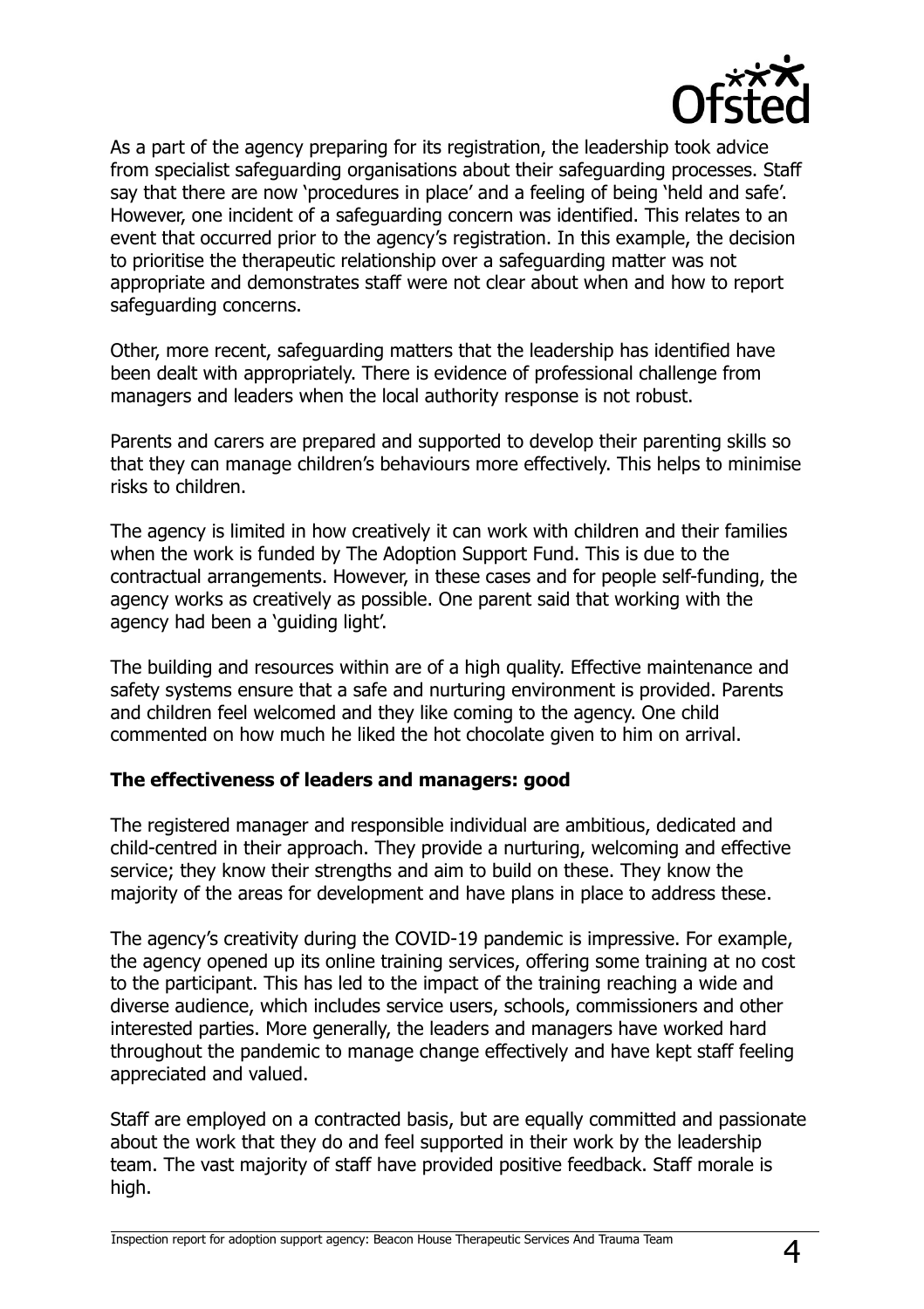

The staff team is from a variety of disciplines, including psychology, family therapy, psychotherapy, social work and occupational therapy. All staff show exceptional commitment to their roles. In some cases, therapists from different specialisms work together with a family, offering and providing a complex package of support that meets the individual and collective needs of the family.

The leadership invests well in the staff training programme. The range of training on offer to contracted staff is broad and of a high quality. The senior management team also has access to three days per year of external training with financial support towards this.

Staff recruitment practice is generally good. However, one staff member's file showed that their employment history only included years. Therefore, potential gaps in employment may have been missed. This shortfall compromises the agency's confidence that staff have been recruited safely.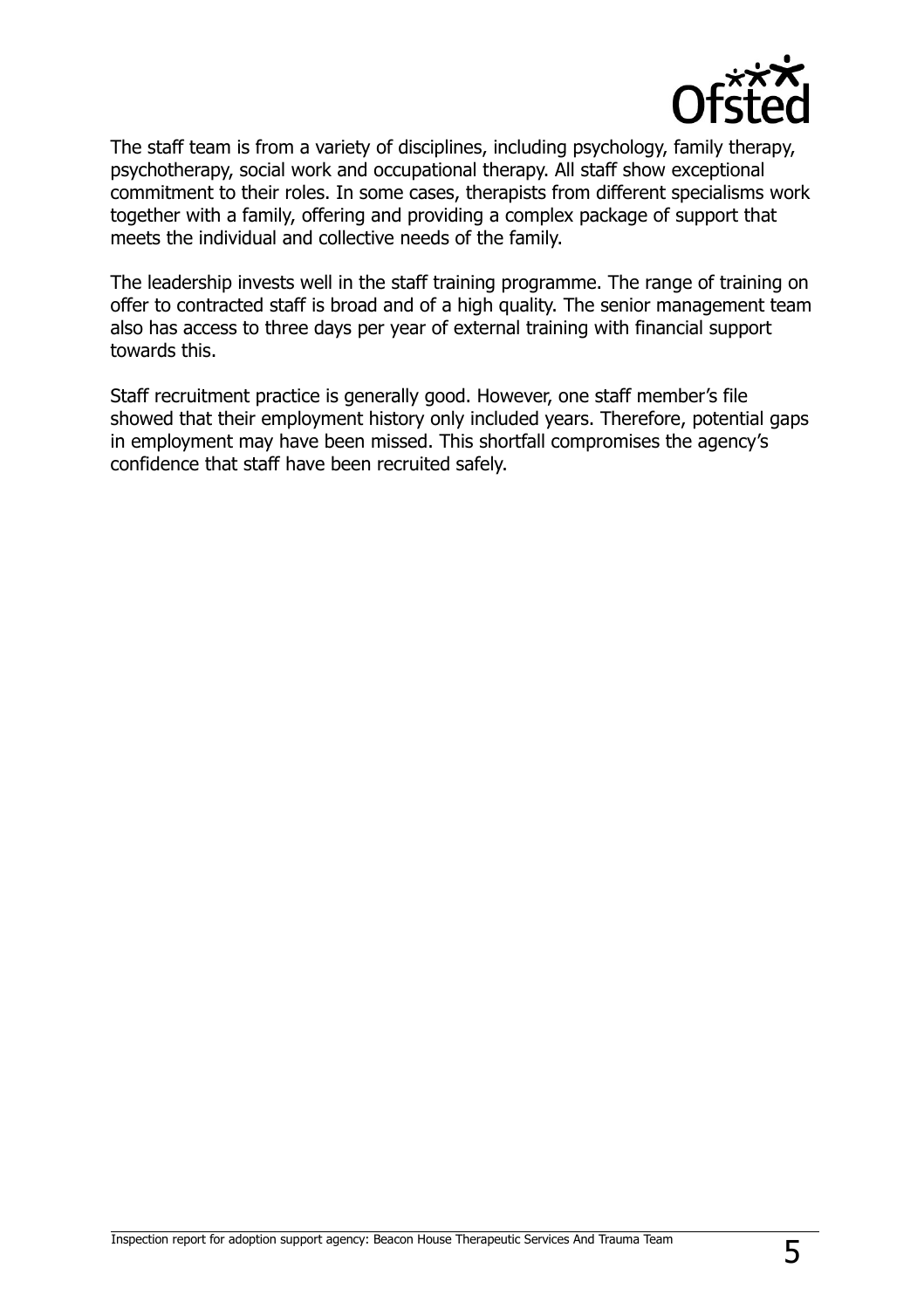

## **What does the adoption support agency need to do to improve? Statutory requirements**

This section sets out the actions that the registered person/s must take to meet the Care Standards Act 2000, the Adoption Support Agencies (England) and Adoption Agencies (Miscellaneous Amendments) Regulations 2005 and the national minimum standards. The registered person(s) must comply within the given timescales.

| <b>Requirement</b>                                                                                                                                                                              | Due date         |
|-------------------------------------------------------------------------------------------------------------------------------------------------------------------------------------------------|------------------|
| The registered person shall not-                                                                                                                                                                | 14 February 2022 |
| employ a person to work for the purposes of the agency<br>unless that person is fit to work for the purposes of the<br>agency; or                                                               |                  |
| allow a person who is employed by a person other than<br>the registered provider to work for the purposes of the<br>agency unless that person is fit to work for the purposes<br>of the agency. |                  |
| For the purposes of paragraph $(1)$ , a person is not fit to<br>work for the purposes of an agency unless-                                                                                      |                  |
| full and satisfactory information is available in relation to<br>him in respect of each of the matters specified in<br>Schedule 2. (Regulation 19 $(1)(a)(b)$ $(2)(d)$ )                        |                  |
| In particular, ensure that the work history of staff includes<br>precise dates of employment with written evidence of any<br>gaps.                                                              |                  |

### **Recommendations**

■ The registered person should ensure that all adoption and agency support staff and volunteers understand what they must do if they receive an allegation or have suspicions that a person may have behaved in a way that has, or may have, harmed a child. The registered person ensures that the required actions are taken, or have been taken, in any relevant situation of which it is aware. With specific reference to the agency's monitoring of the development plan in this area. ('Adoption: national minimum standards', 22.1)

## **Information about this inspection**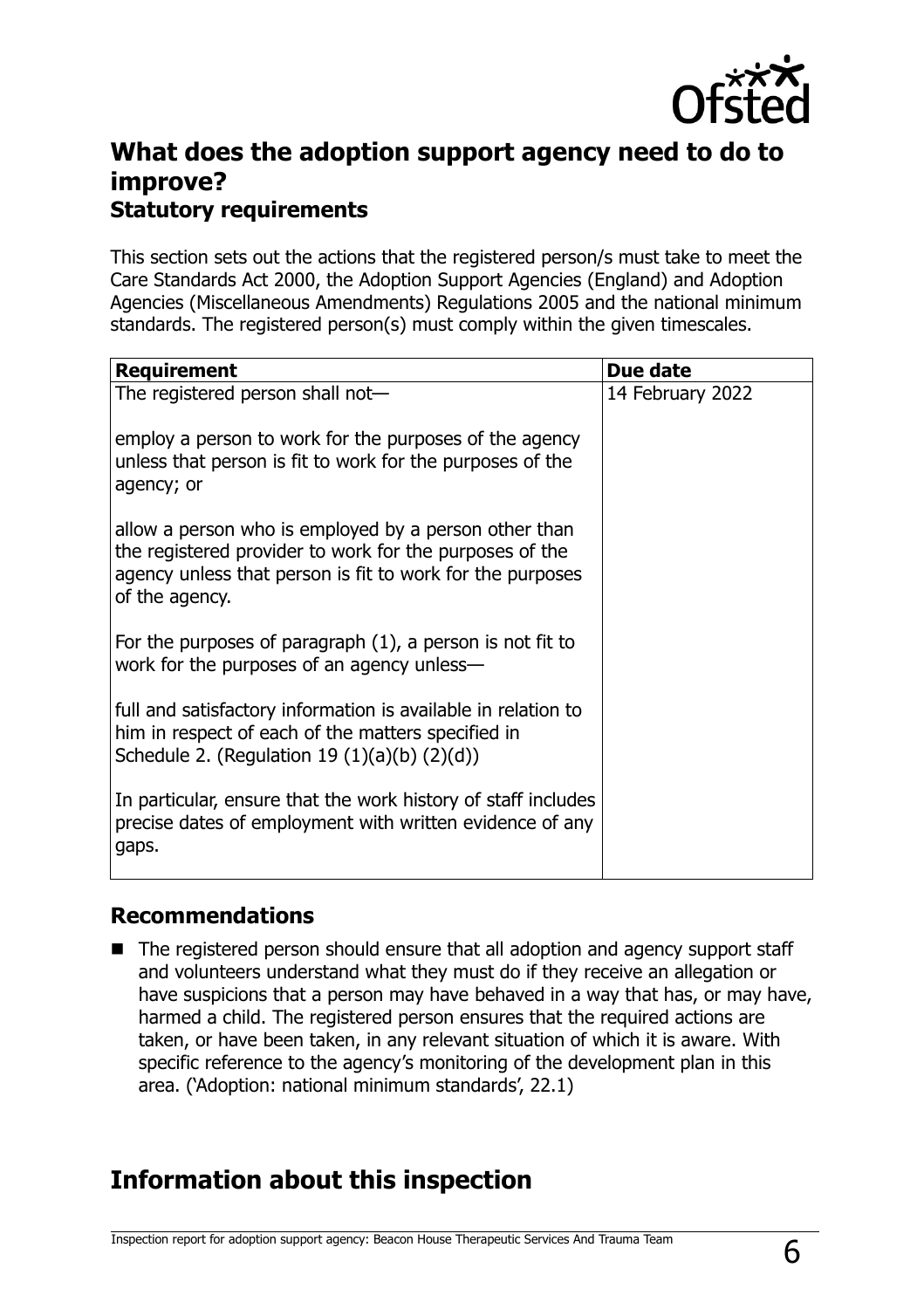

Inspectors have looked closely at the experiences and progress of children, young people and adults, using the 'Social care common inspection framework'.

This inspection was carried out under the Care Standards Act 2000 to assess the effectiveness of the adoption support agency, how it meets the core functions as set out in legislation, and to consider how well it complies with the Adoption Support Agencies (England) and Adoption Agencies (Miscellaneous Amendments) Regulations 2005 and the national minimum standards.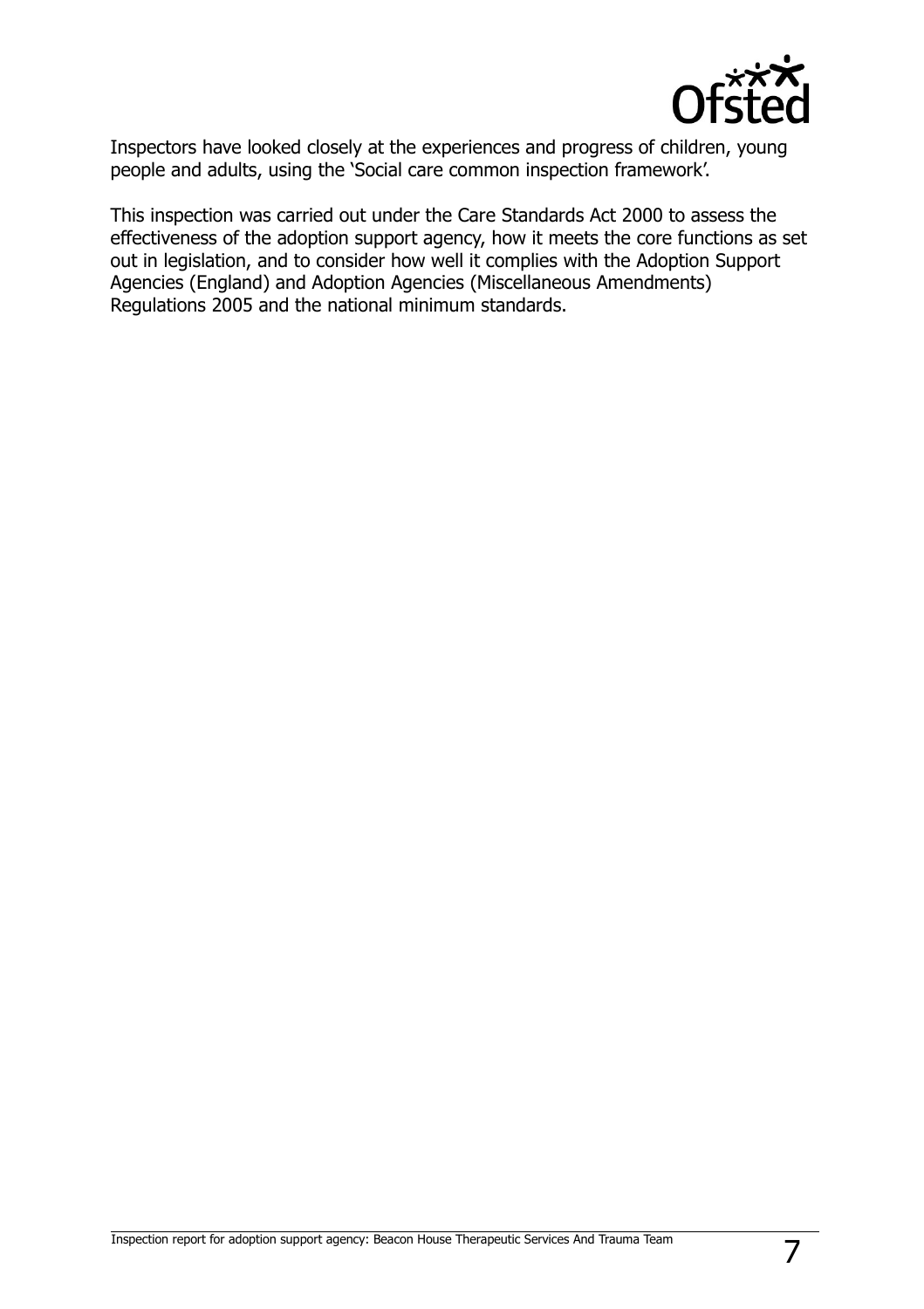

# **Adoption support agency details**

**Unique reference number:** 2585564

**Registered provider:** Beacon House Psychological Services Limited

**Registered provider address:** Ad5 Littlehampton Marina, Ferry Road, Littlehampton, Sussex BN17 5DS

**Responsible individual:** Dr Shoshanah Lyons

**Registered manager:** Ms Jayne Hemming

**Telephone number:** 01444 413 939

**Email address:** jayne.hemming@beaconhouse.org.uk

## **Inspectors**

Skye Frain, Social Care Inspector Rosemary Dancer, Social Care Inspector